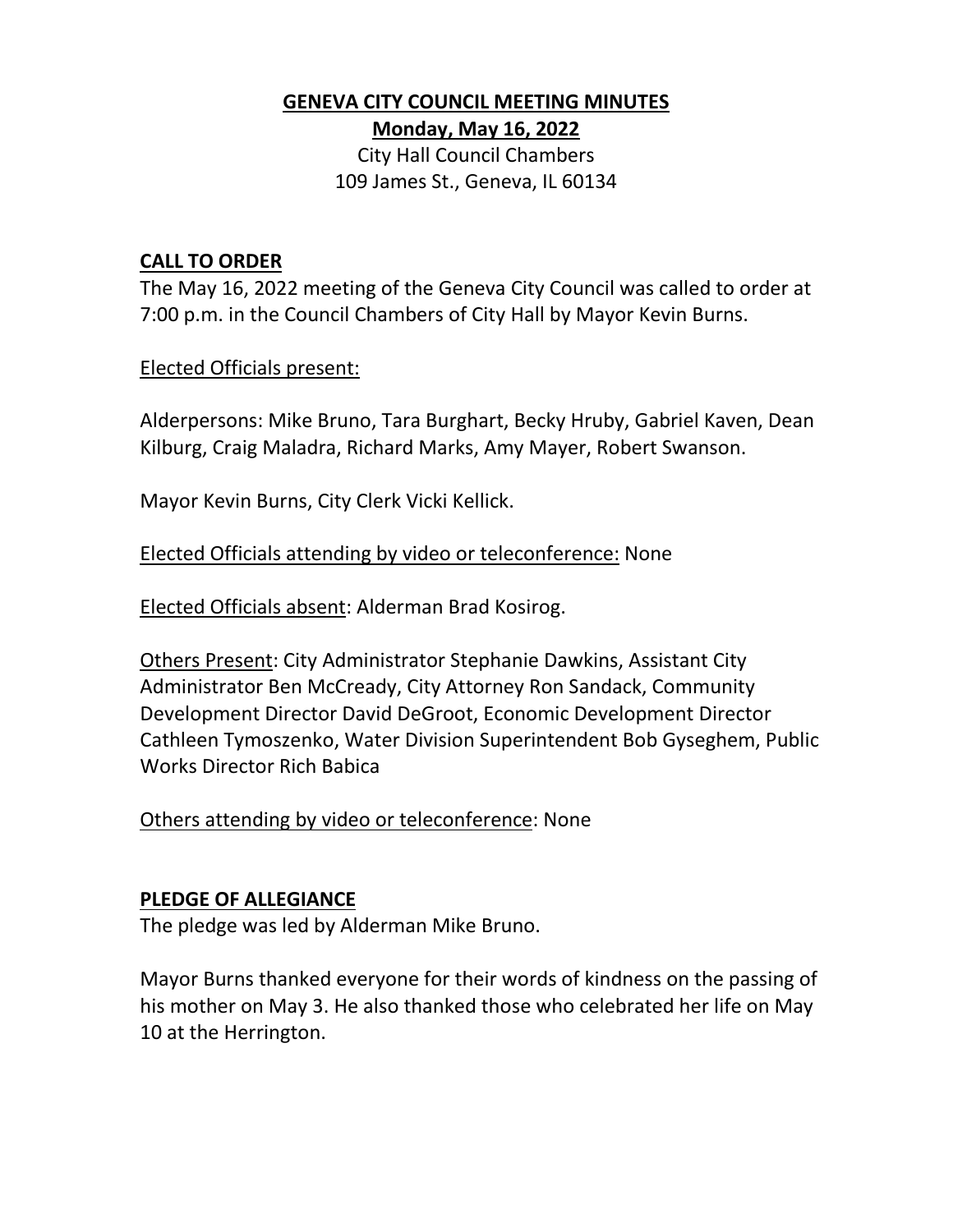## **PUBLIC HEAERINGS, SPECIAL ITEMS AND PRESENTATIONS**

Recognize Geneva Resident and Special Olympian Mari Landwehr.

Mayor Burns welcomed and introduced Mari Landwehr who will be participating in the June 5-10 Special Olympics USA Games in Orlando FL in swimming. She will compete with 5,000 other athletes in this year's games. The Mayor presented Mari with a gift bag of Geneva-themed items on behalf of the City Council. The Mayor also proclaimed May 17, 2022 as "Mari Landwehr Day" in the City of Geneva. On June 3, Mari and her family will head to the games and will receive a Geneva Police escort to the airport.

#### Proclaim June as Pride Month in the City of Geneva.

Moved by Ald. Bruno, seconded by Ald. Burghardt.

Mayor Burns noted that the City has proclaimed June as Pride month for several years which acknowledges and celebrates Geneva's LGBTQ+ friends and the strides that they have made, while also acknowledging the struggles they still face. The proclamation of Pride month will include the raising of the Pride flag at City Hall on June 1.

Geneva resident Martha Paschke thanked the Mayor and City Council for acknowledging Pride month and presented statistics about the likelihood of LGBTQ+ youth committing suicide and being bullied. She thanked he City Council for being part of the progress for Geneva LGBTQ+ residents and visitors. The Mayor noted that the inaugural Queer Prom was held recently in St. Charles and conveyed the message of the inclusivity of the Fox Valley community. Ms. Pashke noted upcoming LGBTQ+ events in the area during June.

MOTION CARRIED unanimously by voice vote of those present 9/0.

#### Proclaim June 3, 2022 as Gun Violence Awareness Day

Moved by Ald. Marks, seconded by Ald. Swanson.

Mayor Burns invited Lauren Kuntsler of Kane and Kendall County Moms Demand Action to speak. She thanked the Mayor and City Council for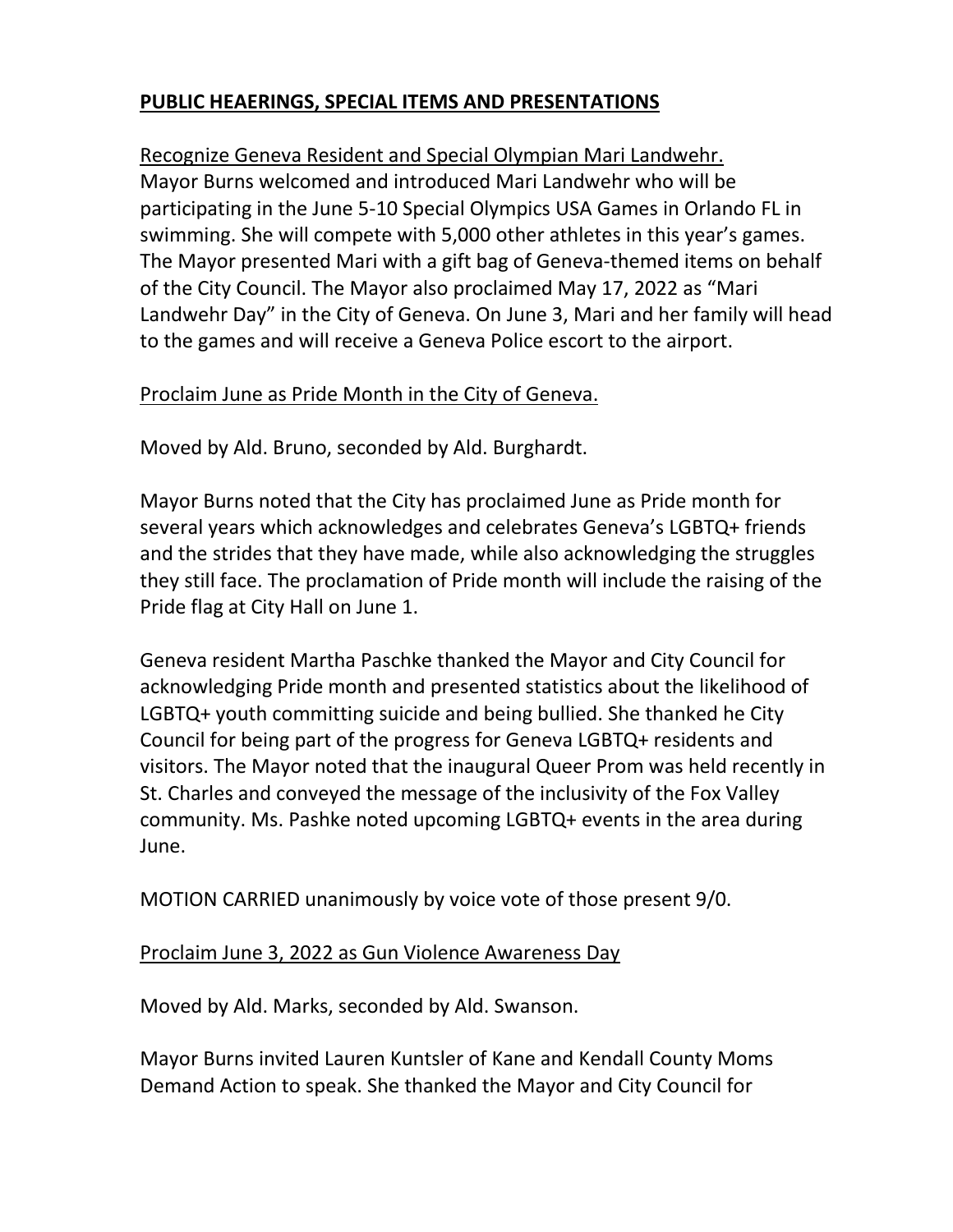recognizing Gun Violence Awareness Day and for honoring gun violence survivors. She provided statistics regarding gun violence and noted that gun violence also includes suicides and domestic violence incidents.

MOTION CARRIED unanimously by voice vote of those present 9/0.

# Proclaim National Safe Boating Week in the City of Geneva

Mike Jandacek of the Coast Guard Auxiliary spoke and asked that boaters boat safely. He noted that 2021 saw the most boating deaths than in past years. Alcohol consumption and lack of wearing personal floatation devices are the reasons for boating tragedies.

Moved by Ald. Bruno, seconded by Ald. Kaven. MOTION CARRIED unanimously by voice vote of those present 9/0.

Consider Approval of Special Event Application from Geneva Chamber of Commerce for Geneva Fine Arts Festival July 23-24, 2022 Including Use of Public Right-of-Way and City Services.

Moved by Ald. Kilburg, seconded by Ald. Kaven.

City Administrator Dawkins noted that this is the annual arts fair requiring significant City services as in the past and a set-up similar to 2021 when tents were spaced out for social distancing.

MOTION CARRIED unanimously by voice vote of those present 9/0.

Consider Mayor's Reappointments to City Boards and Commissions

Mayor encouraged affirmative support of the list of reappointments.

Moved by Ald. Marks, Seconded by Ald. Mayer. MOTION CARRIED unanimously by voice vote of those present 9/0.

# **AMENDMENTS TO AGENDA**

None.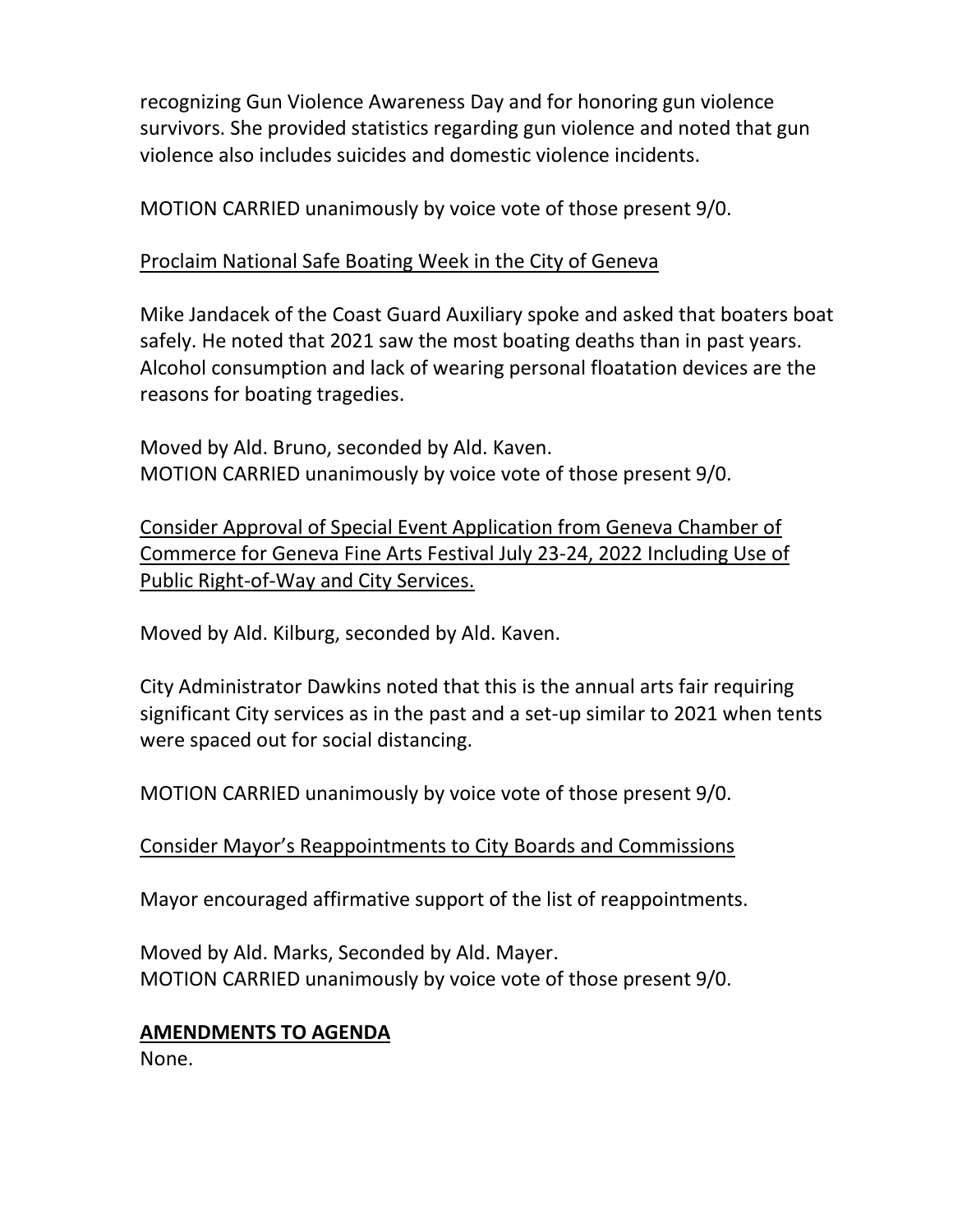## **OMNIBUS AGENDA** (OMNIBUS VOTE)

*All Items listed with an asterisk (\*) are considered to be routine by the City Council and will be enacted by one motion. There will be no separate discussion on these items unless a council member or citizen so requests in which event the item will be removed from the Omnibus (Consent) Agenda and considered in its normal sequence on the Agenda. All items on the Omnibus Agenda require a simple majority vote unless otherwise indicated.*

- \*6. Approve Regular City Council Meeting Minutes from May 2, 2022.
- \*7. REPORTS

Tax Revenue Report March Financial Report \*8. COUNCIL COMMITTEES

Moved by Ald. Mayer, Seconded by Ald. Swanson to approve the agenda as presented. Roll call:

AYES: 9 (Bruno, Burghardt, Hruby, Kaven, Kilburg, Maladra, Marks, Mayer, Swanson). NAYS: 0 ABSENT: 1 (Kosirog)

#### **OTHER ITEMS AND CORRESPONDENCE**

None.

#### **MUNICIPAL BILLS FOR PAYMENT**:

Total expenditures: \$4,190,477.90

Moved by Ald. Bruno, Seconded by Ald. Marks to pay bills as presented. Roll call:

AYES: 9 (Bruno, Burghardt, Hruby, Kaven, Kilburg, Maladra, Marks, Mayer, Swanson). NAYS: 0 ABSENT: 1 (Kosirog) MOTION CARRIED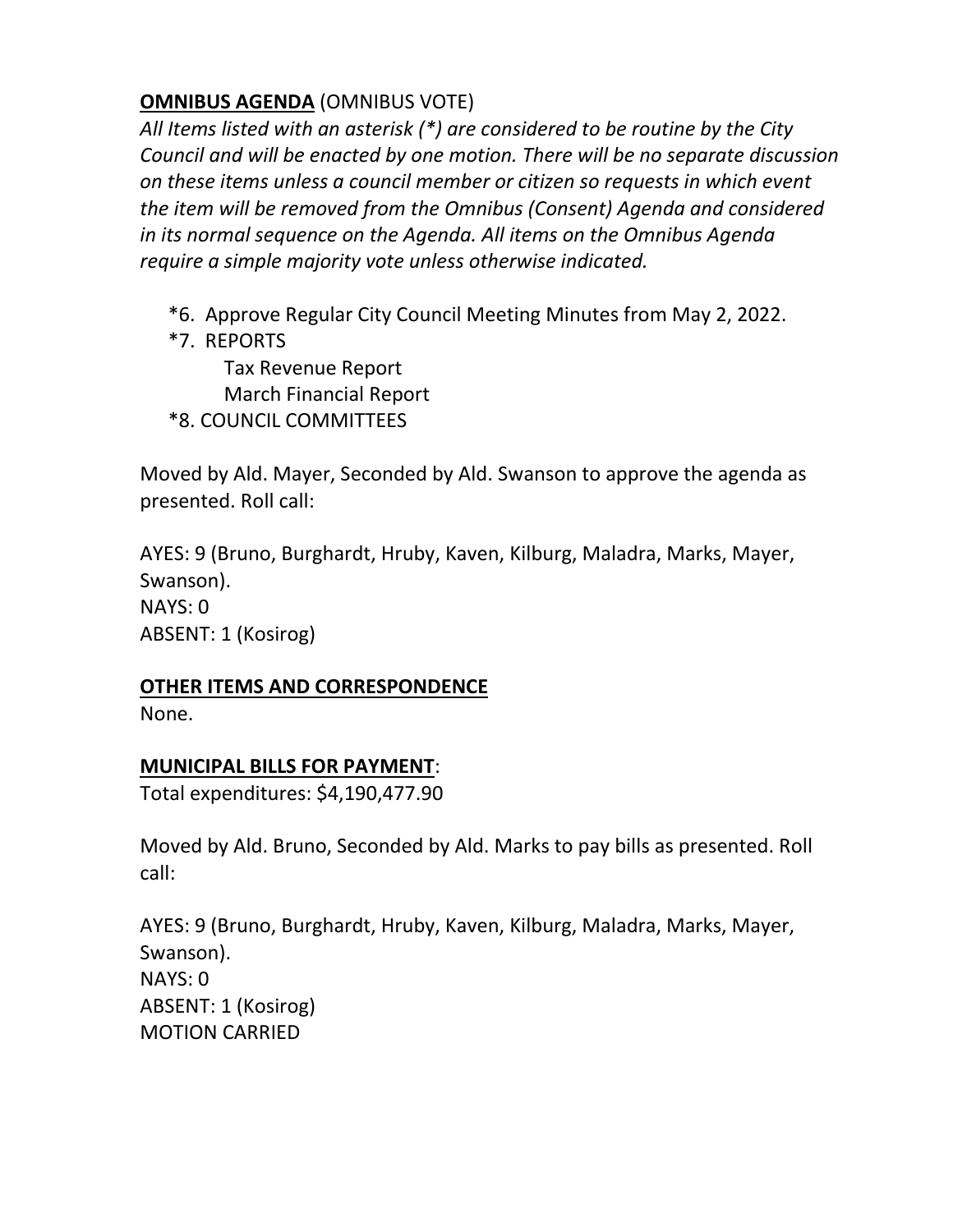# **PRESENTATION OF ORDINANCES, RESOLUTIONS, PETITIONS, BIDS**

Consider Approval of Ordinance No. 2022-21 Granting Variations to Increase the Allowable Lot Coverage from 45% to 47.15% and to Decrease the Required Side Yard and Rear Yard Setbacks from 5' to 1.5' for a detached garage at the Northeast Corner of Fulton Street and 5th Street (Joseph McMahon, Petitioner).

Moved by Ald. Mayer, Seconded by Ald. Bruno.

Mr. McMahon spoke of his building business and public service during the past 40 years in Geneva as representative of his commitment to the community. He noted that his prior home on Fargo Blvd. is for sale and when sold, he will lose his current workshop. Therefore, he desires to construct a new workshop and 2-car garage on his current lot to total 708 sq. ft. (10.5% of his total lot coverage). The Zoning Board approved 576 sq. ft. of space (8.5% of the total lot) at their April meeting. He asked that the City Council consider his request to increase the variance on his lot to 2.1% more than what was granted by the Board.

Ald. Bruno noted that he understood how the Planning Commission reached their conclusion as to restricting the 8 ft. of encroachment to the neighbors' property that the workshop would cause. There is not a gable roof on the garage. Ald. Mayer asked if the driveway would be altered. The existing driveway will not be changed per Mr. McMahon. Mr. McMahon added that the garage does not back up to an unfenced property. There is a 6 ft. fence on the property to the north so what is visible from the neighbors' property is the gutter and roof at a 6 ft. pitch. The workshop will be located approximately 3 ft. from the fence.

Ald. Maladra asked Director DeGroot to explain the minimum use requirement. Dir. DeGroot explained that there is a minimum use necessary for a reasonable use of the land. The Commission found that a 2-car garage was sufficient for the reasonable use of the land but that the workshop did not meet this standard. Ald. Burghardt asked if Mr. McMahon considered a 2-story garage but he said that he did not think that this was the best idea. Ald. Burghardt stated that she was inclined to give him the extra space on the lot as the plan was thoughtfully done. Ald. Swanson also stated that he would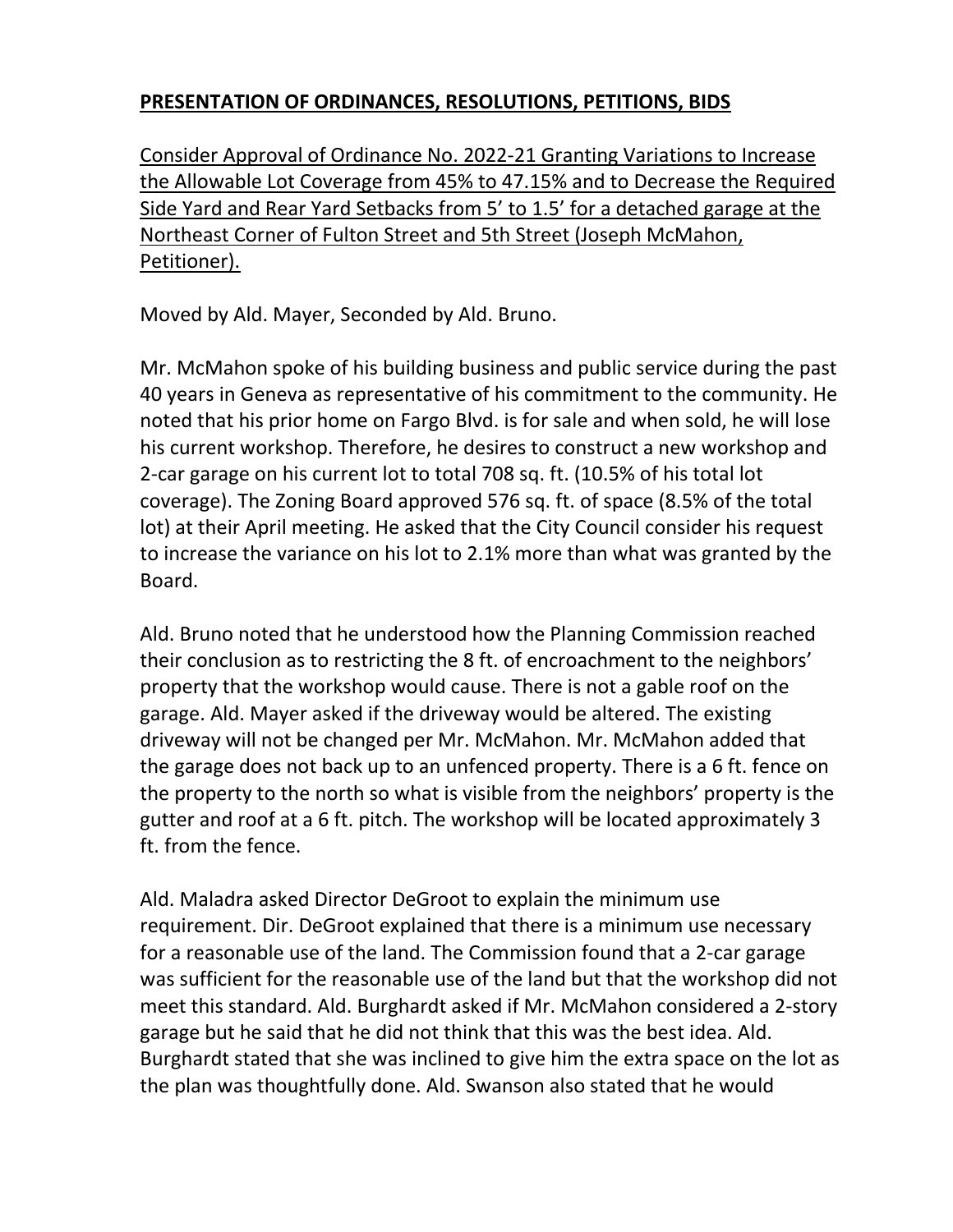support the motion. Ald. Bruno stated that if the workshop portion of the garage could be moved farther away from the lot line in conformance, he would be inclined to move with Ald. Burghardt's motion should it become a motion. However, he would not be comfortable adding an additional 8 ft. of encroachment to the neighbors' lot line.

Ald. Burghart moved to amend the variation to increase the allowable lot coverage from 45% to 49%; Seconded by Ald. Swanson.

Ald. Maladra agreed that the question isn't about lot coverage but deciding whether or not the minimum requirement is being exceeded and a customary use. The Mayor asked Mr. DeGroot about the design being approved. Mr. DeGroot stated that that is still a matter for review. Mr. DeGroot stated that the amended motion on the floor is to approve allow what is recommended on the site plan on pg. 141.

On the amendment to the main motion: Roll call:

AYES: 8 (Burghardt, Hruby, Kaven, Kilburg, Maladra, Marks, Mayer, Swanson). NAYS: 1 (Bruno) ABSENT: 1 (Kosirog) MOTION CARRIED

Vote on main motion amended.

Ald. Bruno offered a motion that the plan submitted be altered to move the workshop away from the north lot line in compliance with the underlying zoning setback. During discussion, Mr. McMahon reminded the Council that his yard was enclosed by a 6 ft. tall fence so that the garage and workshop won't visually affect the neighboring property. 22 feet of rear yard setback variance,

There were no seconds to the motion and the motion failed.

On the main motion as amended: Roll call:

AYES: 9 (Bruno, Burghardt, Hruby, Kaven, Kilburg, Maladra, Marks, Mayer, Swanson).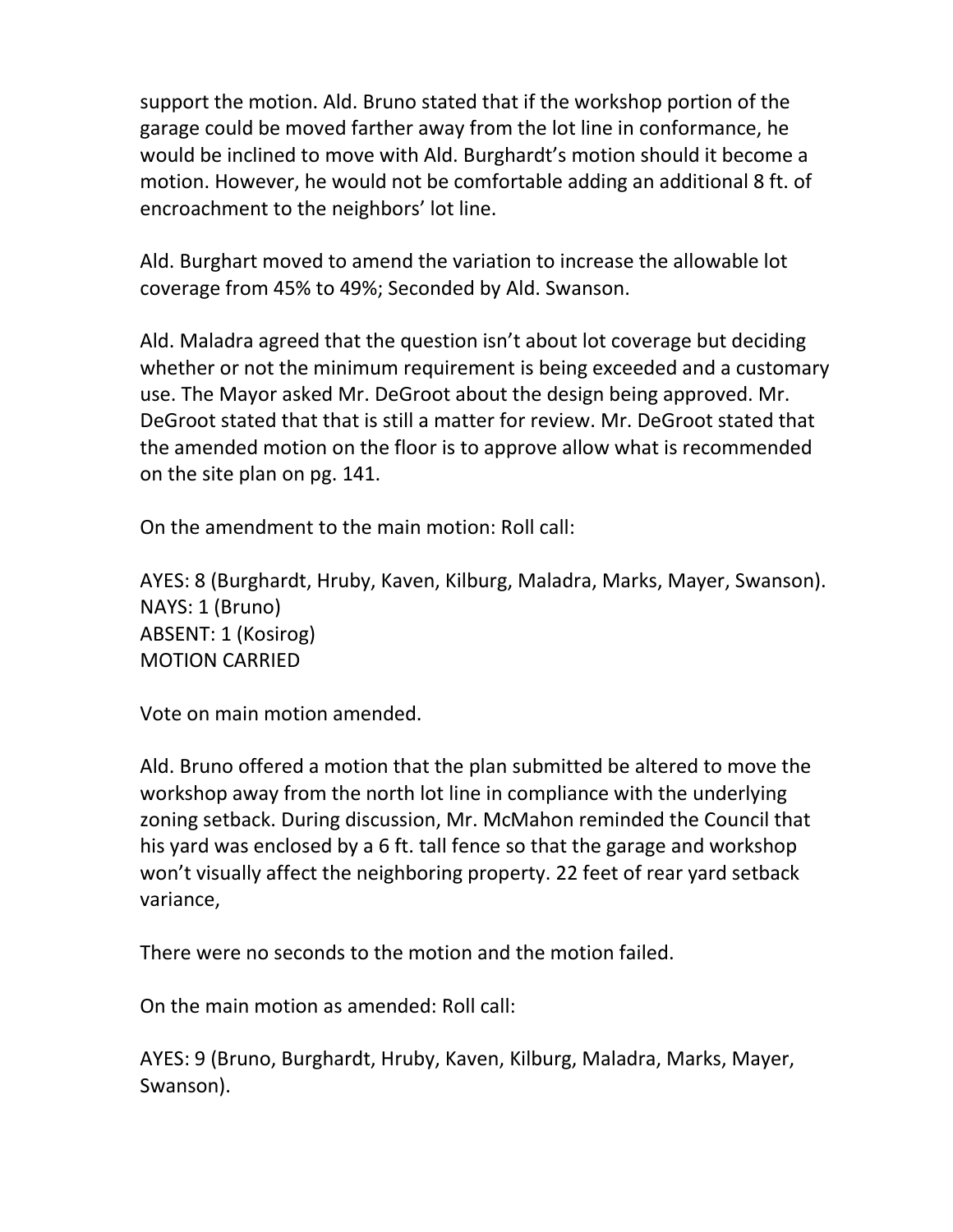NAYS: 0 ABSENT: 1 (Kosirog) MOTION CARRIED

Mr. McMahon thanked the Council for their consideration.

Consider Approval of Ordinance No. 2022-24 Amending Title 11 (Zoning Ordinance), Section 11-4A-4 (Table of Permitted and Special Uses) to Expand the List of Permitted Uses in the D-CM Downtown Commercial Mixed-Use District to Include "Tattoo Shop."

Moved by Ald. Mayer, Seconded by Ald. Burghart.

Admin. Dawkins stated that the Petitioner, Joseph Sherman, a professional tattoo artist, would like to lease space at 524 W. State St. to open a second location along with his current location in South Elgin. Applicant and owner of 524 W. State St., David Waggonar, is requesting that tattoo shops be included in the permitted use in D-CM permitted district. Planning and Zoning Commission discussed issue and recommended approval of the request as presented.

Ald. Bruno asked if nail salons were a permitted use in the same areas and Dir. DeGroot affirmed that they were. Mr. Waggonar spoke that his first floor space has been vacant now for three years and this tattoo shop is a viable opportunity. He noted that there is a cosmetic tattoo shop in the area which has been allowed.

Roll call: AYES: 8 (Bruno, Burghardt, Hruby, Kaven, Maladra, Marks, Mayer, Swanson). NAYS: 1 (Kilburg) ABSENT: 1 (Kosirog) MOTION CARRIED

Consider Approval of Ordinance No. 2022-25 Amending the City's Comprehensive Plan to Change the Future Land Use Designation of the Southern Portion of the Subject Realty from Single-Family Residential to Neighborhood/Corridor Commercial (Valley Animal Hospital)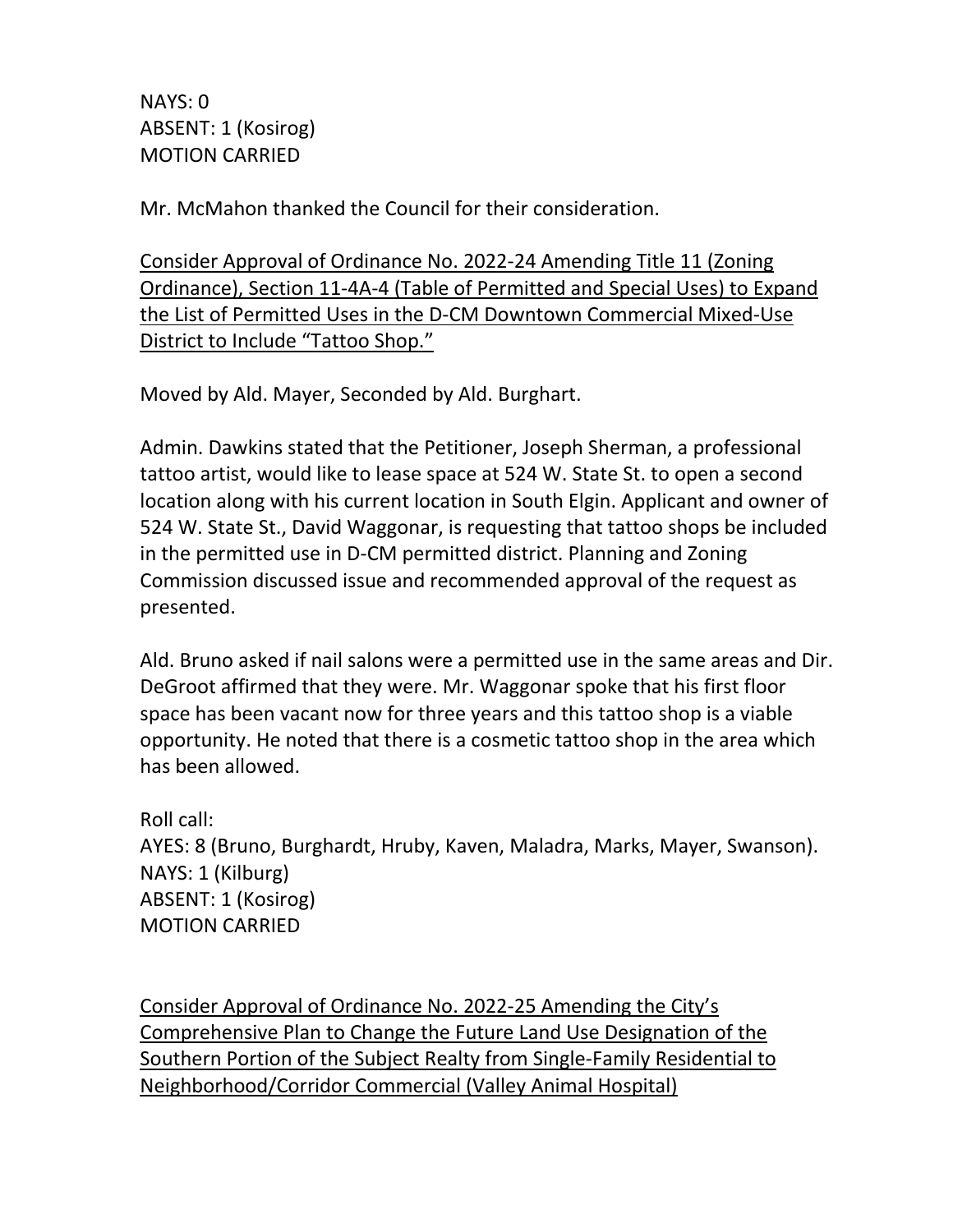Moved by Ald. Kilburg, Seconded by Ald. Mayer.

Roll call: AYES: 9 (Bruno, Burghardt, Hruby, Kaven, Kilburg, Maladra, Marks, Mayer, Swanson). NAYS: 0 ABSENT: 1 (Kosirog) MOTION CARRIED

Consider Approval of Ordinance No. 2022-26 Amending the Valley Animal Hospital Preliminary and Final Planned Unit Development to Allow for the Demolition of a Residential Dwelling Unit and the Expansion of an Existing Parking Lot.

Moved by Ald. Marks, Seconded by Ald. Mayer.

Roll call: AYES: 9 (Bruno, Burghardt, Hruby, Kaven, Kilburg, Maladra, Marks, Mayer, Swanson). NAYS: 0 ABSENT: 1 (Kosirog) MOTION CARRIED

#### **NEW BUSINESS / PUBLIC COMMENT**

Ald. Kaven stated that a resident reached out to him regarding the fence regulations for pool owners. He noted that the ISPCA regulations dictate that fences must be 48", while Geneva's fence height limits are 42", resulting in residents seeking variations. Dir. DeGroot shared that there are two residents asking about this issue and that both are on corner lots. Residents on these lots can have a 48" fence but when the fence goes beyond the plane of the home, it must drop to 42" per code. The residents could consider sharing the cost of a text amendment to allow for changes to the code for their situation or to revise the regulations completely. On a question regarding whether and how the city council could seek a text amendment, Admin. Dawkins shared that there are already many projects that staff are working on so this is a question of priority. She noted that whether a resident submits a formal